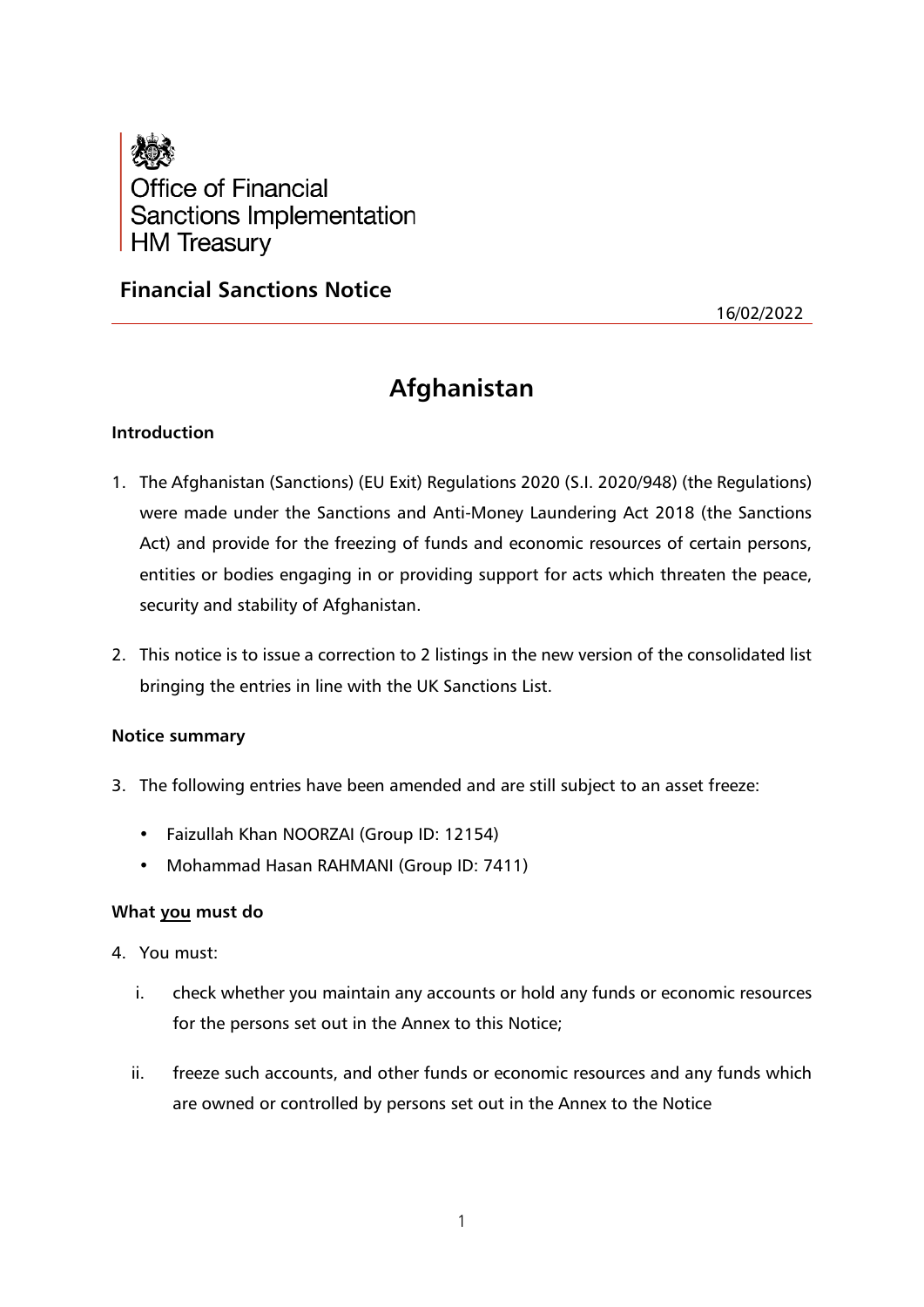- iii. refrain from dealing with the funds or assets or making them available (directly or indirectly) to such persons unless licensed by the Office of Financial Sanctions Implementation (OFSI);
- iv. report any findings to OFSI, together with any additional information that would facilitate compliance with the Regulations;
- v. provide any information concerning the frozen assets of designated persons that OFSI may request. Information reported to OFSI may be passed on to other regulatory authorities or law enforcement.
- 5. Where a relevant institution has already reported details of accounts, other funds or economic resources held frozen for designated persons, they are not required to report these details again.
- 6. Failure to comply with financial sanctions legislation or to seek to circumvent its provisions is a criminal offence.

## **Further Information**

- 7. Copies of recent notices, UK legislation and relevant guidance can be obtained from the Afghanistan financial sanctions page on the Gov.UK website: [https://www.gov.uk/government/collections/financial-sanctions-regime-specific](https://www.gov.uk/government/collections/financial-sanctions-regime-specific-consolidated-lists-and-releases)[consolidated-lists-and-releases](https://www.gov.uk/government/collections/financial-sanctions-regime-specific-consolidated-lists-and-releases)
- 8. Further details on the UN measures in respect of Afghanistan can be found on the relevant UN Sanctions Committee webpage: <https://www.un.org/securitycouncil/>
- 9. The Consolidated List can be found here: [https://www.gov.uk/government/publications/financial-sanctions-consolidated-list-of](https://www.gov.uk/government/publications/financial-sanctions-consolidated-list-of-targets/consolidated-list-of-targets)[targets/consolidated-list-of-targets](https://www.gov.uk/government/publications/financial-sanctions-consolidated-list-of-targets/consolidated-list-of-targets)
- 10. Further details on changes to the new format of the consolidated list can be found here: [https://www.gov.uk/government/publications/uk-sanctions-list-change-in](https://www.gov.uk/government/publications/uk-sanctions-list-change-in-format/uksanctions-list-change-to-the-lists-format)[format/uksanctions-list-change-to-the-lists-format](https://www.gov.uk/government/publications/uk-sanctions-list-change-in-format/uksanctions-list-change-to-the-lists-format)
- 11. The UK Sanctions List can be found here: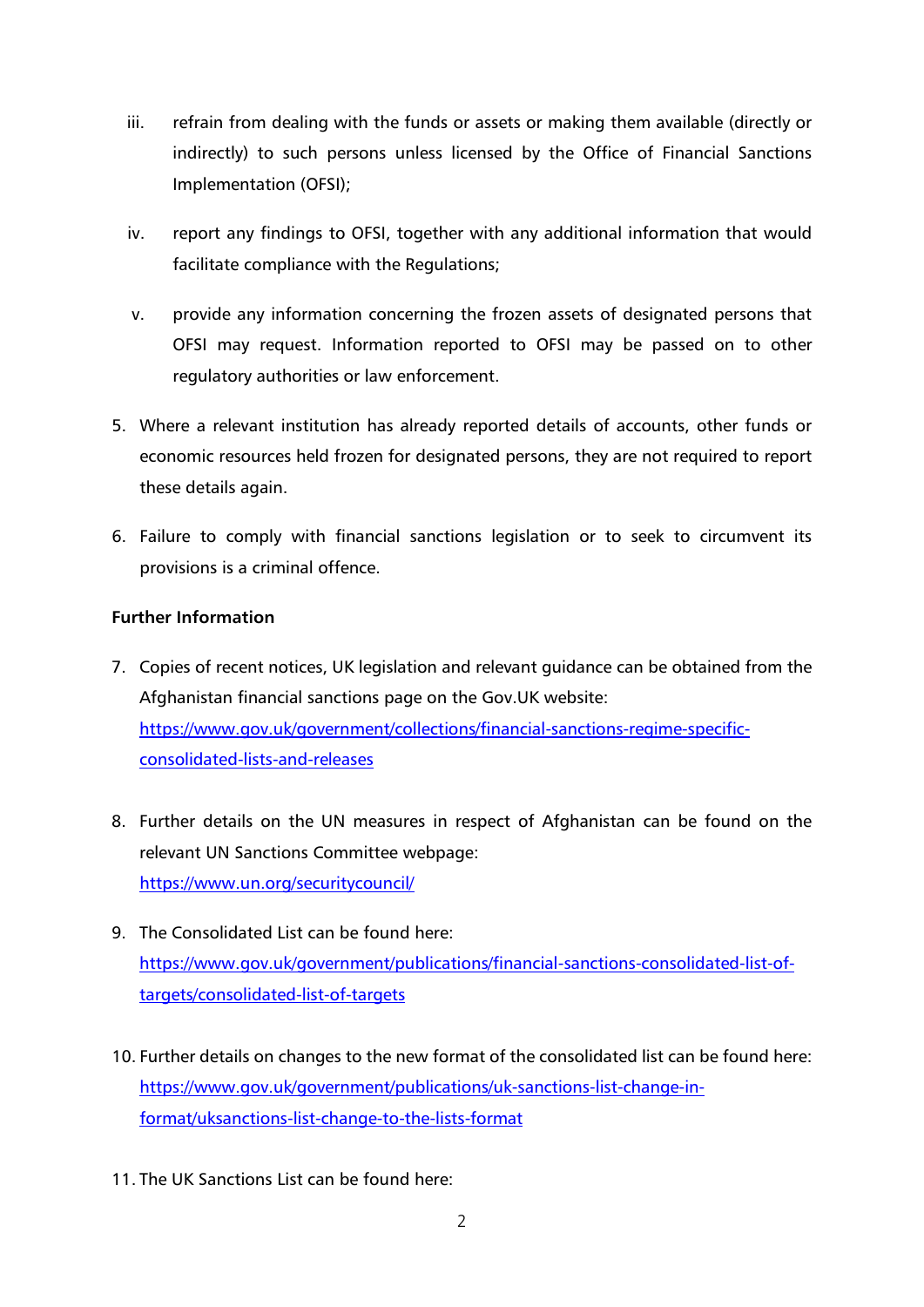<https://www.gov.uk/government/publications/the-uk-sanctions-list>

12. For more information please see our guide to financial sanctions:

<https://www.gov.uk/government/publications/uk-financial-sanctions-guidance>

#### **Enquiries**

13. Non-media enquiries about the implementation of financial sanctions in the UK should be addressed to:

Office of Financial Sanctions Implementation HM Treasury 1 Horse Guards Road London SW1A 2HQ [ofsi@hmtreasury.gov.uk](mailto:ofsi@hmtreasury.gov.uk)

- 14. Non-media enquiries about the sanctions measures themselves should be addressed to: [sanctions@fcdo.gov.uk](mailto:sanctions@fcdo.gov.uk)
- 15. Media enquiries about how financial sanctions are implemented in the UK should be addressed to the Treasury Press Office on 020 7270 5238.
- 16. Media enquiries about the sanctions measures themselves should be addressed to the Foreign, Commonwealth & Development Office Press Office on 020 7008 3100.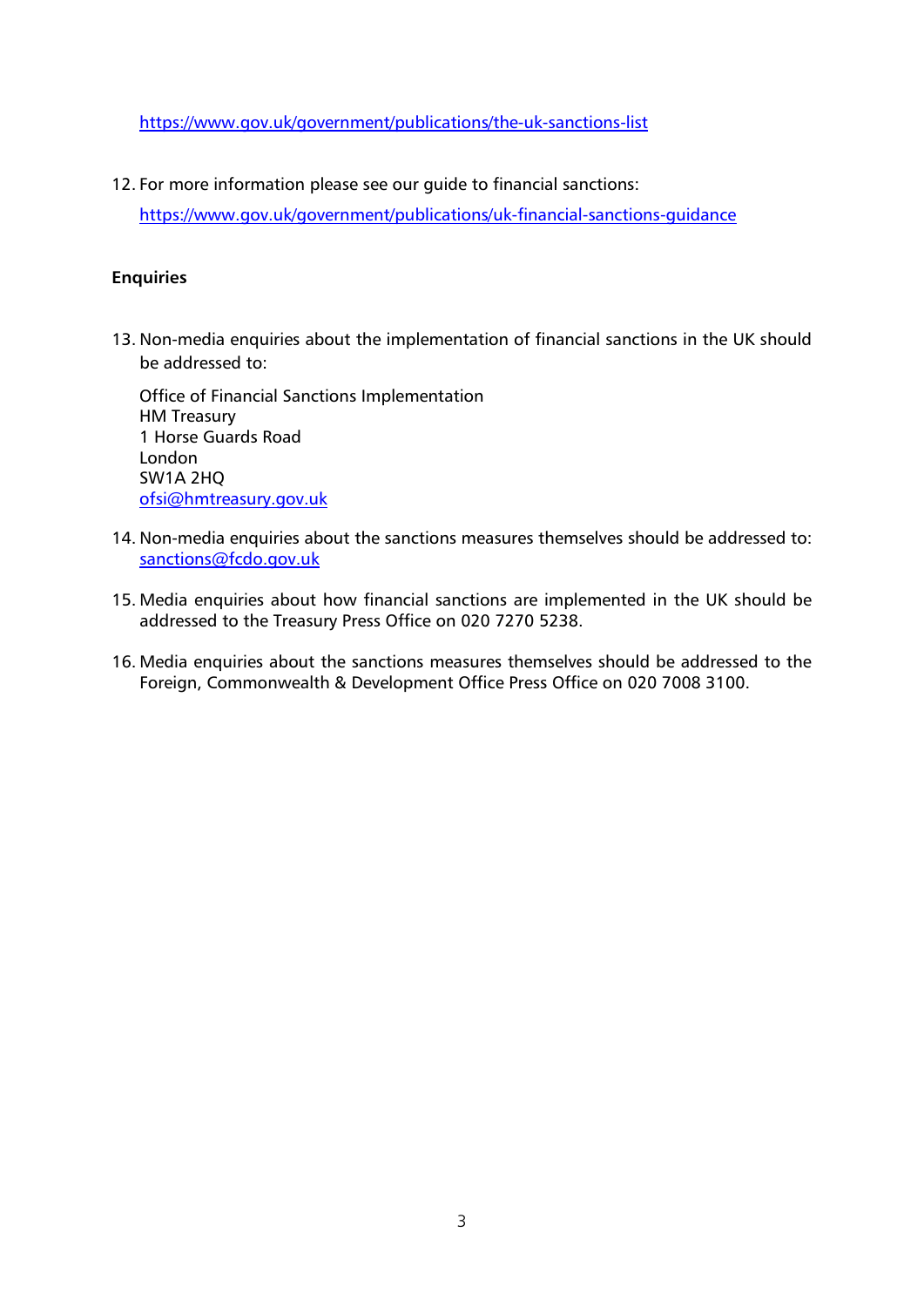#### **ANNEX TO NOTICE**

#### **FINANCIAL SANCTIONS: AFGHANISTAN**

#### **THE AFGHANISTAN (SANCTIONS) (EU EXIT) REGULATIONS 2020 (S.I. 2020/948)**

#### **AMENDMENTS**

Deleted information appears in strikethrough. Additional information appears in italics and is underlined.

#### **Individuals**

#### **1. NOORZAI, Faizullah Khan**

فیض هللا خان نورزی نورزى خان هللا فیض حاجى **:(script Latin-non (Name**

**Title:** Haji **DOB:** (1) --/--/1966. (2) --/--/1961. (3) --/--/1968. (4) --/--/1969. (5) --/--/1970. (6) --/--/1962. **POB:** (1) Lowy Kariz, Spin Boldak District, Kandahar Province (2) Kadanay, Spin Boldak District, Kandahar Province (3) Chaman, Baluchistan Province, (1) Afghanistan (2) Afghanistan (3) Pakistan **a.k.a:** (1) FAIZULLAH, Haji, Mullah (2) FIAZULLAH, Haji (3) KHAN, Faizullah, Noorzai, Akhtar, Mohammed, Mira (4) KHAN, Haji, Faizullah (5) NOOR, Haji, Faizullah (6) NOORI, Haji, Faizullah (7) NOORZAI, Haji, Pazullah (8) NOORZAI, Hajji, Faizullah, Khan (9) NOREZAI, Haji, Faizuulah, Khan **Nationality:** Afghanistan **Address:** (1) Boghra Road, Miralzei Village, Chaman, Baluchistan Province, Pakistan.(2) Kalay Rangin, Spin Boldak District, Kandahar Province, Afghanistan. **Other Information:** (UK Sanctions List Ref):AFG0119 (UN Ref):TAi.153 Prominent Taliban financier. As of mid-2009, supplied weapons, ammunition, explosives and medical equipment to Taliban fighters; and raised funds for the Taliban, and provided training to them, in the Afghanistan/Pakistan border region. Has previously organized and funded Taliban operations in Kandahar Province, Afghanistan. As of 2010, travelled to and owned businesses in Dubai, United Arab Emirates, and Japan. Belongs to Noorzai tribe, Miralzai sub-tribe. Brother of Malik Noorzai (TAi.154). Father's name is Akhtar Mohammed (a.k.a.: Haji Mira Khan). INTERPOL-UN Security Council Special Notice web link: https:// www.interpol.int/en/How-we-work/Notices/View-UN-Notices-Individuals click here **Listed on:** 21/10/2011 **UK Sanctions List Date Designated:** 04/10/2011 **Last Updated:** 11/02/2022 *16/02/2022* **Group ID:** 12154.

#### **2. RAHMANI, Mohammad Hasan**

#### **Name (non-Latin script):** رحمانی حسن محمد

**Title:** Mullah DOB: --/--/1963. **POB:** (1) Deh Rawud District, Uruzgan Province (2) Chora District, Uruzgan Province (3) Charchino District, Uruzgan Province, (1) Afghanistan (2) Afghanistan (3) Afghanistan *Good quality a.k.a: HASSAN, Gud, Mullah, Mohammad* **Nationality:** Afghanistan **Position:** Governor of Kandahar Province under the Taliban regime **Other Information:** (UK Sanctions List Ref):AFG0074 (UN Ref):TAi.096 Has a prosthetic right leg. Member of Taliban Supreme Council as of mid-2013, acted as deputy of Mullah Mohammed Omar (TAi.004) in Mar. 2010. Believed to be in Afghanistan/Pakistan border area. Belongs to Achekzai tribe. Review pursuant to Security Council resolution 1822 (2008) was concluded on 23 Jul. 2010. Deceased as of 9 February 2016. INTERPOL-UN Security Council Special Notice web link: https://www.interpol.int/ en/How-we-work/Notices/View-UN-Notices-Individuals click here **Listed on:** 02/04/2001 **UK Sanctions List Date Designated:** 23/02/2001 **Last Updated:** 01/02/2021 *16/02/2022* **Group ID:** 7411.